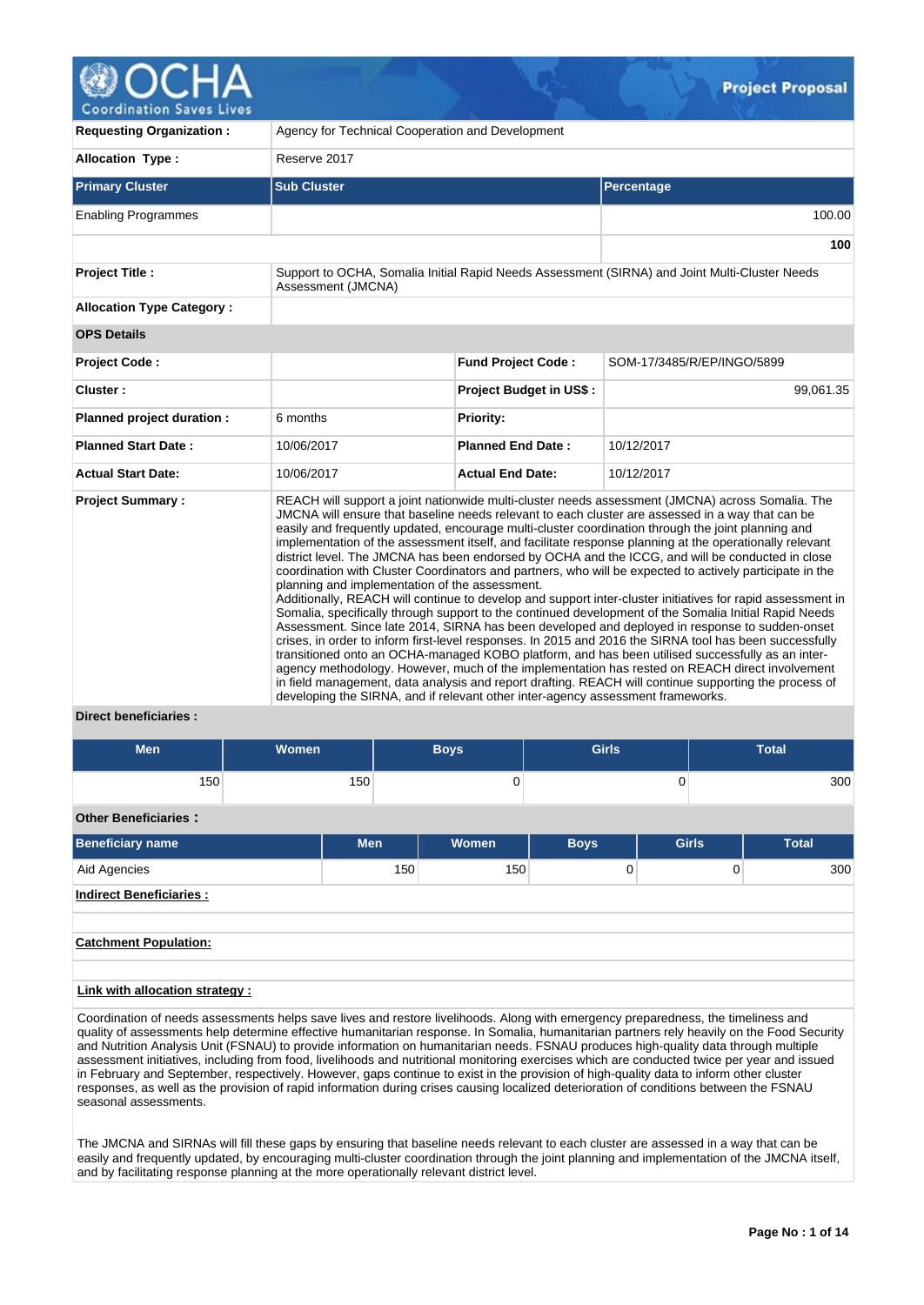# **Sub-Grants to Implementing Partners :**

| <b>Partner Name</b>                                   | <b>Partner Type</b> | <b>Budget in US\$</b> |
|-------------------------------------------------------|---------------------|-----------------------|
| <b>IMPACT Initiatives</b>                             | International NGO   | 28,573.75             |
|                                                       |                     | 28,573.75             |
| Other funding secured for the same project (to date): |                     |                       |

| <b>Other Funding Source</b> | <b>Other Funding Amount</b> |
|-----------------------------|-----------------------------|
| USAID - OFDA                | 100,000.00                  |
|                             | 100,000.00                  |

# **Organization focal point :**

| <b>Name</b>    | <b>Title</b>                         | Email                              | <b>Phone</b>  |
|----------------|--------------------------------------|------------------------------------|---------------|
| Valerie Ceylon | <b>Country Director</b>              | valerie.ceylon@acted.org           | +254722116728 |
| Joseph Slowey  | <b>IMPACT Country</b><br>Coordinator | joseph.slowey@reach-initiative.org | +254708267807 |
|                |                                      |                                    |               |

# **BACKGROUND**

# **1. Humanitarian context analysis**

The ongoing drought has contributed to a rapid deterioration of the humanitarian context in Somalia, including a serious risk of famine predicted in 2017 if the current rains fall below average. Many areas of Somalia have experienced four successive seasons of below average rainfall and severe drought conditions prevail in significant portions of the country. The Displacement Tracking Matrix (DTM) round 4 has identified significant new displacement largely attributed to drought, lack of food supplies, and movements as people seek humanitarian assistance. Within the covered districts DTM estimates over 328,000 individuals displaced as IDPs between rounds 1 and 4 and the Protection and Returns Monitoring Network observes similar trends, with an estimated 30,790 individuals displaced from 1-22nd January. Drought has displaced more than 615,000 people inside Somalia since November, according to data compiled by UNHCR, the Norwegian Refugee Council and community based organizations. As strain on households increases, displacement and constrained resources are beginning to exacerbate in Somalia, there is an increasing need for integrated and harmonized information systems to support drought and displacement responses. While the successful presidential election in 2017 is considered a positive symbol for improved governance in the country, increased attacks and insecurities are to be expected. Al-Shabaab, the insurgency group controlling large parts of Somalia, has increased attacks, especially in the capital Mogadishu, in the early part of 2017; while increased kidnapping and taxation threats have been observed in South Central Somalia.

Severe drought persists in Somalia and the risk of famine in 2017 remains. Nearly half of the population - 6.2 million people - is in need of humanitarian assistance. Of these, 3 million cannot meet their daily food requirements. The South West State is one of the hardest hit areas, with a sharp increase in the number of drought-displaced people. Cases of Acute Watery Diarrhea/cholera are on the rise as living conditions worsen. Access remains a major challenge for humanitarian partners in some areas due to insecurity.

**2. Needs assessment**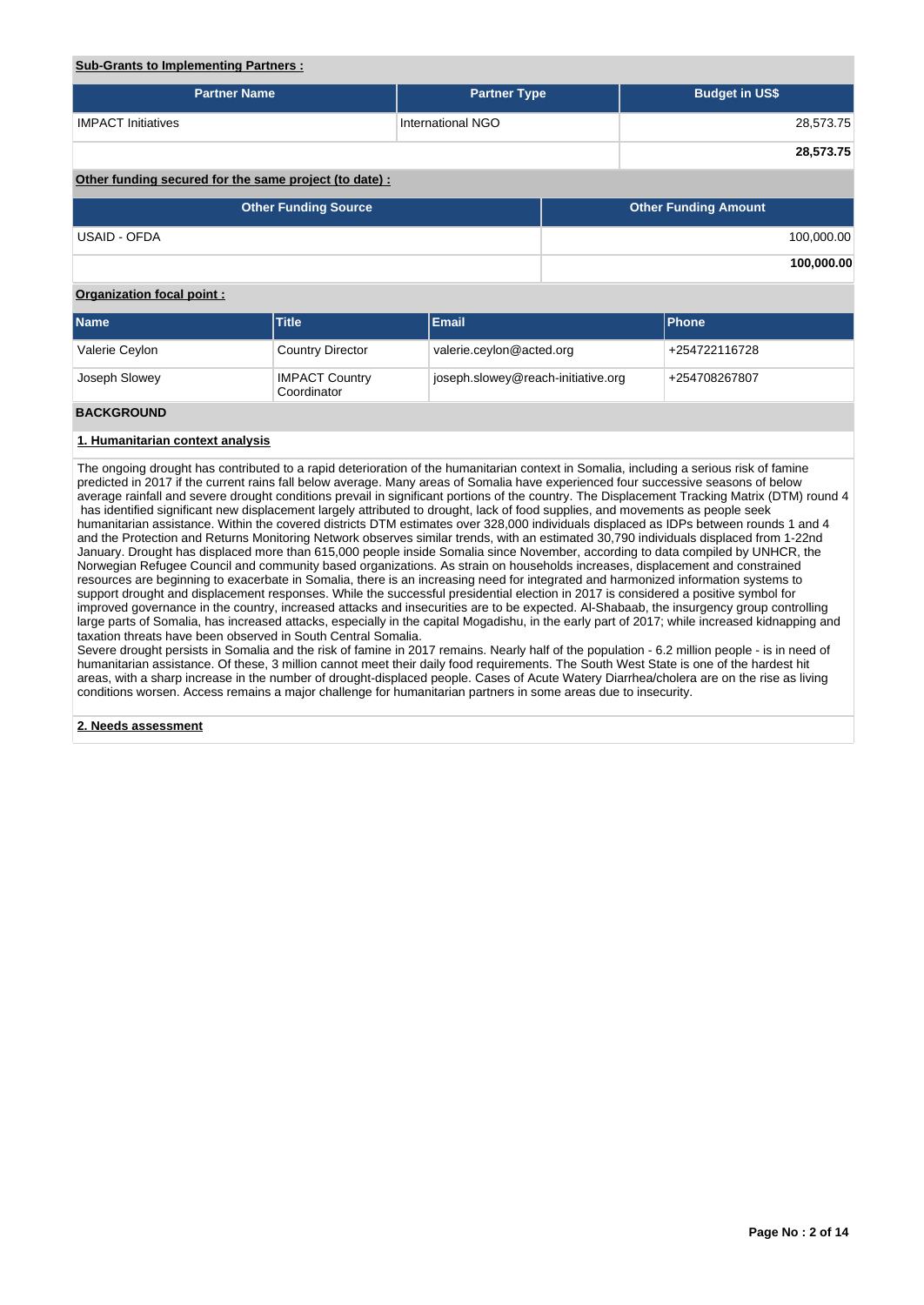REACH has engaged in identification of coordination and implementation needs through extensive discussion and feedback with coordination bodies, agencies, implementing partners and donors. A growing acceptance of need the for improved joint and impartial needs assessment and analysis is reflected in commitment five of the grand bargain. In Somalia, two seasonal needs assessments conducted by the Food Security and Nutrition Analysis Unit (FSNAU) of the FAO have widespread acceptance, but leave three gaps addressed by this action. First, the seasonal assessments do not enhance decision making for most clusters, as they retain a primary focus on Food Security and Nutrition outcomes. Second, the assessments are generalizable only at the livelihood zones, inhibiting response planning on a district level, and leading at times to methodologically unsustainable extrapolation to lower administrative levels by decision makers and implementing agencies. Finally, in emergency settings the changing environment requires sufficiently frequent, granular and robust rapid needs assessment to inform rapid response and prioritised targeting. In the rapidly evolving context described above, the need for continued assessments and mapping activities has become ever more crucial. For example, there is a need to complement the pre-existing FSNAU seasonal needs assessments, which are widely used and supported but primarily focused on food security and conducted twice per year at the livelihood zone level. Furthermore, there is a need to promote increased coordination between clusters and organizations through harmonized data collection and analysis. All assessment activities proposed below have been agreed with OCHA and endorsed by the ICCG.

Maintaining an up-to-date and commonly shared situational awareness of the humanitarian conditions across Somalia is a challenge. While numerous rapid needs assessments are being done, they are largely not coordinated leading to:

• uneven coverage across the different populations and settings;

• gaps in information in some areas; and 'over-assessment' in others;

• a patchwork of assessments that, because of minimal coordination, harmonization and information sharing, do not contribute to a comprehensive overview of the needs of the affected population; and

• uncoordinated assessments which will have a negative impact for the affected populations as it will not result in an effective response and may affect the reputation of humanitarian actors.

In Somalia, humanitarian partners rely heavily on the Food Security and Nutrition Analysis Unit (FSNAU) to provide information on humanitarian needs. FSNAU produces high-quality data through multiple assessment initiatives, including from food, livelihoods and nutritional monitoring exercises which are conducted twice per year and issued in February and September, respectively. However, gaps continue to exist in the provision of high-quality data to inform other cluster responses, as well as the provision of rapid information during crises causing localized deterioration of conditions between the FSNAU seasonal assessments.

The JMCNA and SIRNAs will fill these gaps by ensuring that baseline needs relevant to each cluster are assessed in a way that can be easily and frequently updated, by encouraging multi-cluster coordination through the joint planning and implementation of the JMCNA itself, and by facilitating response planning at the more operationally relevant district level. The number of beneficiaries targeted by the activities is calculated at 30 humanitarian organisations, or around 70% of active coordination stakeholders, reporting utilising information products for decision making. The joint approach also necessitates buy in from all 8 clusters, who will be actively engaged in development of assessments.

# **3. Description Of Beneficiaries**

REACH will target humanitarian agencies and individuals working on response to drought and correlative crises in Somalia. Beneficiaries are a minimum 300 humanitarians working in Somalia accessing and utilizing products, from across 30 humanitarian agencies. Furthermore, the project will directly involve 8 clusters and agencies including OCHA in design and implementation, increasing buy-in and relevance of the assessments. Finally, results, caseloads and analysis will be developed to assist donor organisations and bodies in resource prioritization.

Coordinated population needs assessments that are supported by and disseminated through the Clusters and that are designed for operational relevance (district level data, Cluster inputs into tool design) will maximize the efficiency and effectiveness of the drought response in Somalia. The general population of Somalia therefore stands to benefit from these coordinated needs assessments.

## **4. Grant Request Justification**

The activities and information products of REACH are designed to build on and complement other available datasets and information outputs on the IDP context in Somalia. Specifically, FSNAU seasonal analysis, and Shelter Cluster mapping exercises will be used by REACH both as baseline data (see Activities 1.2 and 3 below), and as a secondary data source for triangulation and verification of accuracy of REACH information, ensuring as robust a dataset and accurate outputs as possible. Secondly, the roll out of the IOM Displacement Tracking Matrix (IOM DTM) and the Protection and Returns Monitoring Network will be used to corroborate locations, where possible, and population numbers. Other similar datasets which will be used for the same purposes include agency data and reports, and OCHA databases/information.

The data proposed to be collected below, and the associated outputs, will build on the basic information on IDP needs collected and collated through FSNAU, FEWSNET and on potential location and basic needs at a key informant level collected by the IOM DTM, designed to give an overall picture of the IDP situation. This information will be used as a baseline for REACH's collection of detailed information on needs, intentions, assistance received, and vulnerability, including access to services, designed to inform specific humanitarian planning, prioritization, and intervention through area-based approaches. This integration with information management actors in Somalia to inform REACH's outputs will be complemented by close coordination with humanitarian actors, in particular through the Sector/Cluster coordination mechanisms. REACH Somalia is well integrated with the Inter-Cluster Coordination Group (ICCG), co-chairs the IMWG and Assessment Working Group (AWG), and will continue to liaise bilaterally with cluster partners to ensure that REACH's information management efforts and outputs continue to align with the priorities and information needs of the humanitarian actors responding to the crisis.

Core indicators used will be aligned with inter-agency indicators and complementary to existing datasets to enable comparison and enhanced utility of information. REACH will continue to collect information disaggregated by gender and age, and will continue to highlight gender mainstreaming both in information management and project implementation.

### **5. Complementarity**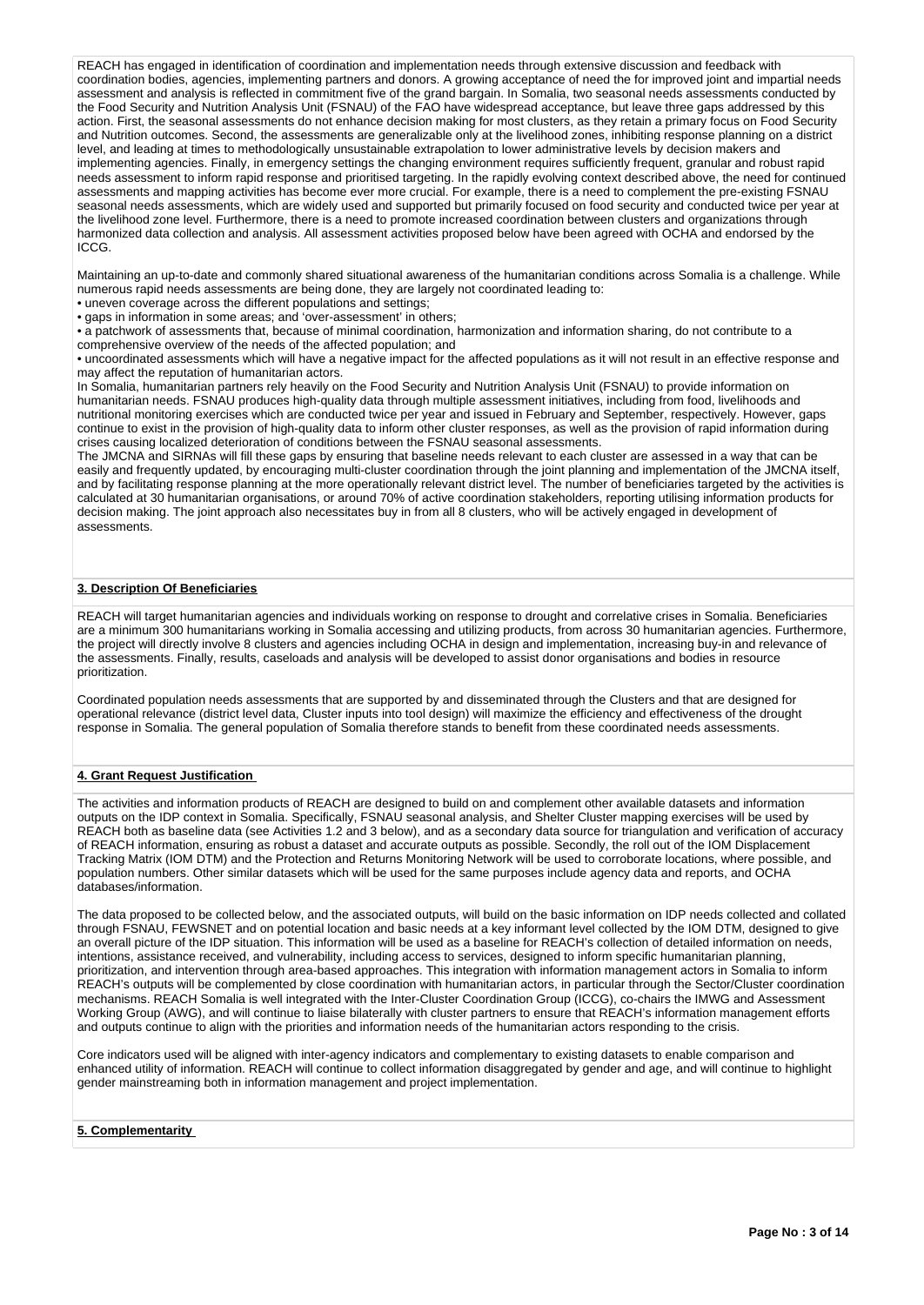REACH works closely with the Office of Coordination of Humanitarian Affairs (OCHA), as well as with the cluster system, sector working groups, and assessment coordination groups. All activities proposed have been planned in coordination with the relevant coordination bodies, especially OCHA and the cluster system. The project has thus far and in the future will build on complementary information systems in the humanitarian sphere. In particular the project will add depth of understanding to complementary key informant-based data collection from the Shelter Cluster (Kismayo, Baidoa, Garowe areas previously covered by the Shelter Cluster), and the nascent population tracking being piloted by IOM's Displacement Tracking Matrix (Kismayo, Belet Weyne, Afmadow, Jowhar, Balad, Dulow). All outputs from this Action will feed into the humanitarian coordination system, informing a more evidence-based and settlement-based response to the needs of IDPs in targeted areas. In addition, the action component on regular monitoring of population changes in IDP settlements will be used to assist in identifying rural displacements and triggering the OCHA-lead Somalia Initial Rapid Needs Assessment in rural areas driving drought displacement. This will enable more informed rapid response to ameliorate displacements and facilitate returns. REACH co-chairs the newly re-formed Information Management Working Group (IMWG) and directs both planning and outputs through this body. The action will also contribute to adding depth to other information sources, notably the FSNAU seasonal reports, for example FSNAU have requested deployment in the IDP settlements of Dullo in order to better understand the high reporting of malnutrition. In addition REACH has been coordinating with partners involved in the voluntary returns from Dadaab refugee camps in Kenya, for example by expanding data collection for Kismayo to include more comprehensive capture of Health and Education services. REACH will continue and expand this cooperation going forward, in particular by building relationships with the Protection and Returns Monitoring Network (PRMN) partners.

#### **LOGICAL FRAMEWORK**

#### **Overall project objective**

To inform needs and humanitarian response in the context of the ongoing drought crisis in Somalia, by 1) supporting and strengthening multi-cluster coordination and capacity in Somalia through joint planning, implementation and analysis of a national multi-cluster needs assessment, and 2) facilitating humanitarian response planning at the district level.

#### **Enabling Programmes**

| <b>Cluster objectives</b>                                                                                                                                                                                        | <b>Strategic Response Plan (SRP) objectives</b> | <b>Percentage of activities</b> |
|------------------------------------------------------------------------------------------------------------------------------------------------------------------------------------------------------------------|-------------------------------------------------|---------------------------------|
| Provide timely and relevant food security,<br>livelihood and nutrition, water, land, flood and<br>drought information and analysis on<br>emergency situations                                                    | Somalia HRP 2017                                | 50                              |
| Disseminate messages on protection and<br>humanitarian needs of the vulnerable people<br>in Somalia and carry life-saving and disaster<br>risk reduction messaging relating to seasonal<br>and perennial shocks. | Somalia HRP 2017                                | 50                              |

**Contribution to Cluster/Sector Objectives :** The project shall inform needs and the drought response in Somalia through a nationwide joint multi-cluster needs assessment as well as targeted location-specific rapid needs assessments triggered by Cluster partners as appropriate. Both the JMCNA and SIRNA activities will be tailored to allow more efficient resource allocation.

#### **Outcome 1**

Humanitarian actors operating in Somalia have an increased understanding of population needs in the context of the ongoing drought crisis through the completion of a Joint Multi-Cluster Needs Assessment

**Output 1.1**

### **Description**

18 Preliminary findings factsheets

### **Assumptions & Risks**

#### **Indicators**

|                 |                            |                                                                  | <b>End cycle beneficiaries</b> |                               |  | End<br>cvcle |    |
|-----------------|----------------------------|------------------------------------------------------------------|--------------------------------|-------------------------------|--|--------------|----|
| Code            | <b>Cluster</b>             | <b>Indicator</b>                                                 | Men l                          | Women   Boys   Girls   Target |  |              |    |
| Indicator 1.1.1 | <b>Enabling Programmes</b> | Number of information products made available to<br>stakeholders |                                |                               |  |              | 18 |

**Means of Verification :** Product published on REACH Resource Centre, Humanitarian Response and disseminated via email mailout to humanitarian partners. Indicator number reflects 1 factsheet for each official region of Somalia (18).

# **Activities**

| Activity 1.1.1                          |
|-----------------------------------------|
| <b>Standard Activity: Not Selected</b>  |
| Preliminary findings presentations held |
| Activity 1.1.2                          |
| <b>Standard Activity: Not Selected</b>  |
| Data collection for JMCNA               |
| Output 1.2                              |
| <b>Description</b>                      |
| 1 Datasets published for JMCNA          |
| <b>Assumptions &amp; Risks</b>          |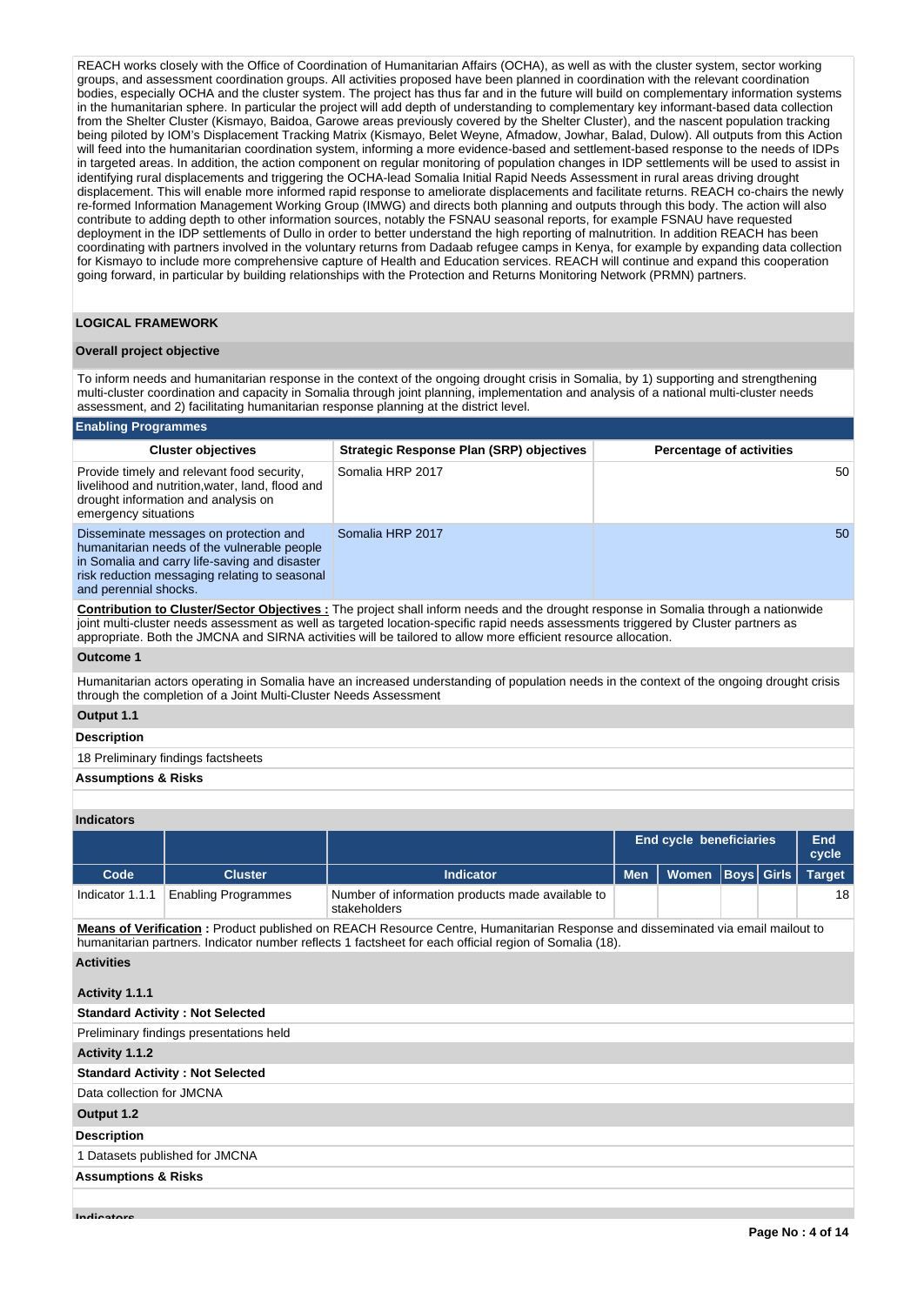| <b>Indicators</b>              |                                                                                                                                                                     |                                                                                                                                |            |                                |             |              |               |  |  |
|--------------------------------|---------------------------------------------------------------------------------------------------------------------------------------------------------------------|--------------------------------------------------------------------------------------------------------------------------------|------------|--------------------------------|-------------|--------------|---------------|--|--|
|                                |                                                                                                                                                                     |                                                                                                                                |            | <b>End cycle beneficiaries</b> |             |              | End<br>cycle  |  |  |
| Code                           | <b>Cluster</b>                                                                                                                                                      | <b>Indicator</b>                                                                                                               | <b>Men</b> | <b>Women</b>                   | <b>Boys</b> | <b>Girls</b> | <b>Target</b> |  |  |
| Indicator 1.2.1                | <b>Enabling Programmes</b>                                                                                                                                          | Number of information products made available to<br>stakeholders                                                               |            |                                |             |              | 1             |  |  |
|                                | Means of Verification: Product published on REACH Resource Centre, Humanitarian Data Exchange (HDX) and disseminated via email<br>mailout to humanitarian partners. |                                                                                                                                |            |                                |             |              |               |  |  |
| <b>Activities</b>              |                                                                                                                                                                     |                                                                                                                                |            |                                |             |              |               |  |  |
| Activity 1.2.1                 |                                                                                                                                                                     |                                                                                                                                |            |                                |             |              |               |  |  |
|                                | <b>Standard Activity: Not Selected</b>                                                                                                                              |                                                                                                                                |            |                                |             |              |               |  |  |
|                                | Cleaning and validation of joint assessment data                                                                                                                    |                                                                                                                                |            |                                |             |              |               |  |  |
| Output 1.3                     |                                                                                                                                                                     |                                                                                                                                |            |                                |             |              |               |  |  |
| <b>Description</b>             |                                                                                                                                                                     |                                                                                                                                |            |                                |             |              |               |  |  |
| 1 Assessment report published  |                                                                                                                                                                     |                                                                                                                                |            |                                |             |              |               |  |  |
| <b>Assumptions &amp; Risks</b> |                                                                                                                                                                     |                                                                                                                                |            |                                |             |              |               |  |  |
|                                |                                                                                                                                                                     |                                                                                                                                |            |                                |             |              |               |  |  |
| <b>Indicators</b>              |                                                                                                                                                                     |                                                                                                                                |            |                                |             |              |               |  |  |
|                                |                                                                                                                                                                     |                                                                                                                                |            | <b>End cycle beneficiaries</b> |             |              | End<br>cycle  |  |  |
| Code                           | <b>Cluster</b>                                                                                                                                                      | <b>Indicator</b>                                                                                                               | <b>Men</b> | <b>Women</b>                   | <b>Boys</b> | <b>Girls</b> | <b>Target</b> |  |  |
| Indicator 1.3.1                | <b>Enabling Programmes</b>                                                                                                                                          | Number of information products made available to<br>stakeholders                                                               |            |                                |             |              | 1             |  |  |
| humanitarian partners.         |                                                                                                                                                                     | Means of Verification: Product published on REACH Resource Centre, Humanitarian Response and disseminated via email mailout to |            |                                |             |              |               |  |  |
| <b>Activities</b>              |                                                                                                                                                                     |                                                                                                                                |            |                                |             |              |               |  |  |
| Activity 1.3.1                 |                                                                                                                                                                     |                                                                                                                                |            |                                |             |              |               |  |  |
|                                | <b>Standard Activity: Not Selected</b>                                                                                                                              |                                                                                                                                |            |                                |             |              |               |  |  |
|                                | Production of final report for JMCNA and SIRNA deployments                                                                                                          |                                                                                                                                |            |                                |             |              |               |  |  |
| Output 1.4                     |                                                                                                                                                                     |                                                                                                                                |            |                                |             |              |               |  |  |
| <b>Description</b>             |                                                                                                                                                                     |                                                                                                                                |            |                                |             |              |               |  |  |
|                                | 5 Assessment maps produced and disseminated to humanitarian partners                                                                                                |                                                                                                                                |            |                                |             |              |               |  |  |
| <b>Assumptions &amp; Risks</b> |                                                                                                                                                                     |                                                                                                                                |            |                                |             |              |               |  |  |

# **Indicators**

|                 |                                                                                                                                       |                                                                  | <b>End cycle beneficiaries</b> |                         |  | End<br>cycle |  |  |  |
|-----------------|---------------------------------------------------------------------------------------------------------------------------------------|------------------------------------------------------------------|--------------------------------|-------------------------|--|--------------|--|--|--|
| Code            | <b>Cluster</b>                                                                                                                        | <b>Indicator</b>                                                 | Men <sup>1</sup>               | Women Boys Girls Target |  |              |  |  |  |
| Indicator 1.4.1 | <b>Enabling Programmes</b>                                                                                                            | Number of information products made available to<br>stakeholders |                                |                         |  |              |  |  |  |
|                 | Maana of Vesification : Decebert subjekted on DEAOU December October Humanitation December and disconfiction of the case in adjact to |                                                                  |                                |                         |  |              |  |  |  |

**Means of Verification :** Product published on REACH Resource Centre, Humanitarian Response and disseminated via email mailout to humanitarian partners.

# **Activities**

### **Activity 1.4.1**

**Standard Activity : Not Selected**

Spatial analysis of assessment data

# **Outcome 2**

Humanitarian actors operating in Somalia have an increased understanding of population needs in the rapid-onset emergencies through the timely deployment of the Somalia Initial Rapid Needs Assessment

## **Output 2.1**

# **Description**

6 Preliminary findings presentations made to humanitarian partners

# **Assumptions & Risks**

# **Indicators**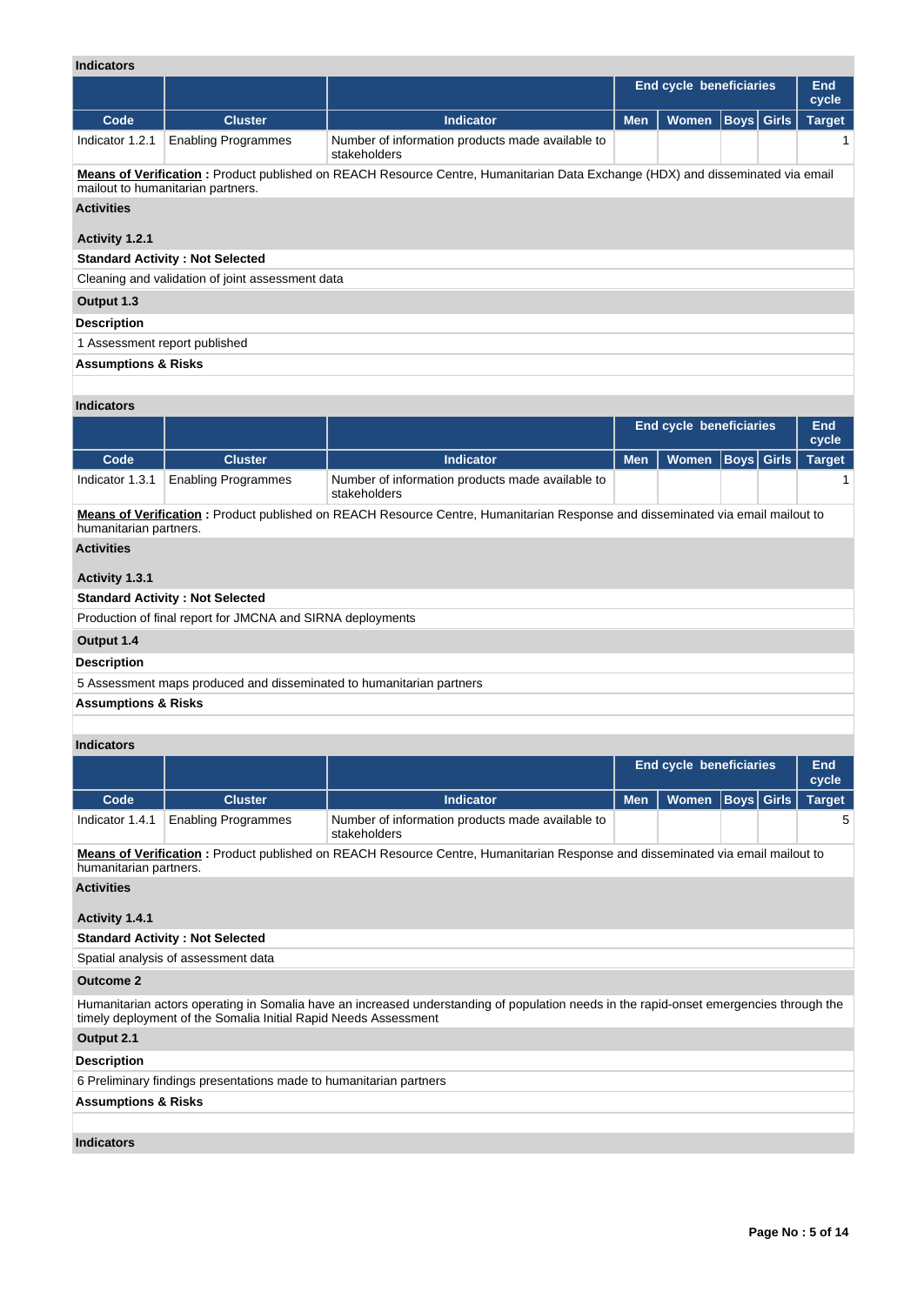|                                |                                                                                                                        |                                                                                             | <b>End cycle beneficiaries</b> |                      |                   |  | End<br>cycle  |  |
|--------------------------------|------------------------------------------------------------------------------------------------------------------------|---------------------------------------------------------------------------------------------|--------------------------------|----------------------|-------------------|--|---------------|--|
| Code                           | <b>Cluster</b>                                                                                                         | <b>Indicator</b>                                                                            | <b>Men</b>                     | Women   Boys   Girls |                   |  | <b>Target</b> |  |
| Indicator 2.1.1                | <b>Enabling Programmes</b>                                                                                             | Number of coordination meetings held or<br>facilitated                                      |                                |                      |                   |  | 6             |  |
|                                |                                                                                                                        | <b>Means of Verification:</b> Meeting minutes, attendance sheets and findings presentations |                                |                      |                   |  |               |  |
| <b>Activities</b>              |                                                                                                                        |                                                                                             |                                |                      |                   |  |               |  |
| Activity 2.1.1                 |                                                                                                                        |                                                                                             |                                |                      |                   |  |               |  |
|                                | <b>Standard Activity: Not Selected</b>                                                                                 |                                                                                             |                                |                      |                   |  |               |  |
|                                |                                                                                                                        | One findings presentation will be organised for each of 6 SIRNA deployments                 |                                |                      |                   |  |               |  |
| Activity 2.1.2                 |                                                                                                                        |                                                                                             |                                |                      |                   |  |               |  |
|                                | <b>Standard Activity: Not Selected</b>                                                                                 |                                                                                             |                                |                      |                   |  |               |  |
| Data collection for 6 SIRNA    |                                                                                                                        |                                                                                             |                                |                      |                   |  |               |  |
| Output 2.2                     |                                                                                                                        |                                                                                             |                                |                      |                   |  |               |  |
| <b>Description</b>             |                                                                                                                        |                                                                                             |                                |                      |                   |  |               |  |
|                                | Production of Assessment Report for each of 6 SIRNA deployments                                                        |                                                                                             |                                |                      |                   |  |               |  |
| <b>Assumptions &amp; Risks</b> |                                                                                                                        |                                                                                             |                                |                      |                   |  |               |  |
|                                |                                                                                                                        |                                                                                             |                                |                      |                   |  |               |  |
| <b>Indicators</b>              |                                                                                                                        |                                                                                             |                                |                      |                   |  |               |  |
|                                |                                                                                                                        |                                                                                             | <b>End cycle beneficiaries</b> | <b>End</b><br>cycle  |                   |  |               |  |
| Code                           | <b>Cluster</b>                                                                                                         | <b>Indicator</b>                                                                            | <b>Men</b>                     | <b>Women</b>         | <b>Boys</b> Girls |  | <b>Target</b> |  |
| Indicator 2.2.1                | <b>Enabling Programmes</b>                                                                                             | Number of information products made available to<br>stakeholders                            |                                |                      |                   |  | 6             |  |
|                                | Meane of Verification : Publication on REACH Resource Contro Humanitarian Response and discomination via email moilout |                                                                                             |                                |                      |                   |  |               |  |

**Means of Verification :** Publication on REACH Resource Centre, Humanitarian Response and dissemination via email mailout. **Activities**

# **Activity 2.2.1**

# **Standard Activity : Not Selected**

Report produced and validated by REACH, OCHA and ICCG

# **Output 2.3**

**Description**

Spatial analysis for SIRNA deployments

# **Assumptions & Risks**

# **Indicators**

|                                                              |                            |                                                                                                                                 | <b>End cycle beneficiaries</b> |              |  | <b>End</b><br>cycle |               |
|--------------------------------------------------------------|----------------------------|---------------------------------------------------------------------------------------------------------------------------------|--------------------------------|--------------|--|---------------------|---------------|
| Code                                                         | <b>Cluster</b>             | <b>Indicator</b>                                                                                                                | <b>Men</b>                     | <b>Women</b> |  | <b>Boys</b> Girls   | <b>Target</b> |
| Indicator 2.3.1                                              | <b>Enabling Programmes</b> | Number of information products made available to<br>stakeholders                                                                |                                |              |  |                     | 18            |
|                                                              |                            | <b>Means of Verification</b> : Publication on REACH Resource Centre, Humanitarian Response and dissemination via email mailout. |                                |              |  |                     |               |
| <b>Activities</b>                                            |                            |                                                                                                                                 |                                |              |  |                     |               |
| Activity 2.3.1                                               |                            |                                                                                                                                 |                                |              |  |                     |               |
| <b>Standard Activity: Not Selected</b>                       |                            |                                                                                                                                 |                                |              |  |                     |               |
| Spatial analysis of assessment data from 5 SIRNA deployments |                            |                                                                                                                                 |                                |              |  |                     |               |

**Additional Targets :**

# **M & R**

**Monitoring & Reporting plan**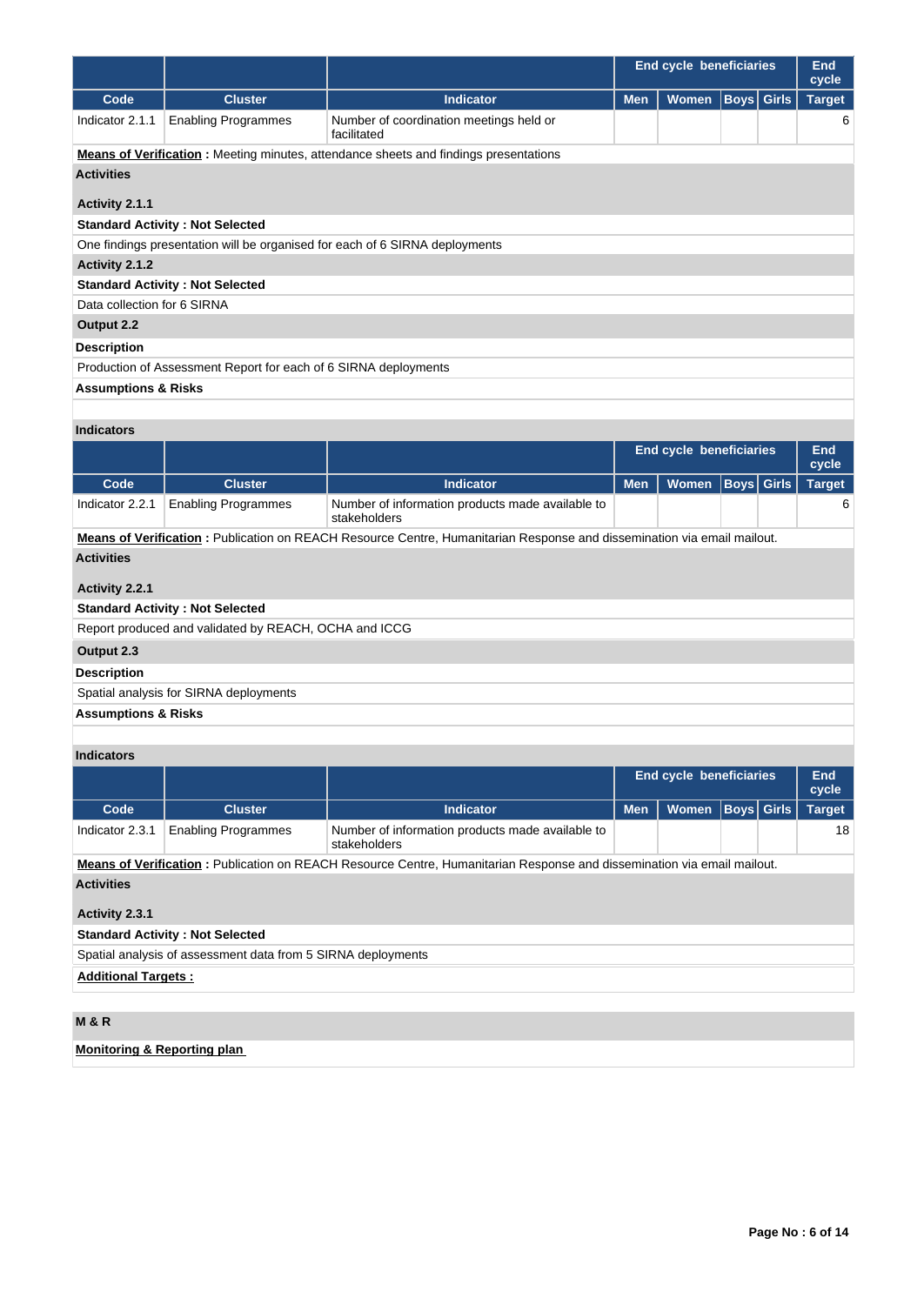Monitoring and evaluation of REACH results will be based on user monitoring, reference monitoring, and usage monitoring and evaluation. User monitoring will be used to track access to REACH products released as part of the project. This will be undertaken using google analytics for access to research products on the REACH Resource Centre, reliefweb, and where possible humanitarian response.info; as well as monitoring of email and hard-copy dissemination. Reference monitoring will be utilised to measure the number of documents where REACH outputs have been used as secondary data and identify occasions where REACH outputs have been shown to inform decisionmaking, and will consist of counting of frequency of references in key humanitarian documents. Usage monitoring will consist of baseline and endline survey of key stakeholders, notably cluster coordination at national and subnational levels, cluster partners and implementing agencies, and local authorities to identify expectations and evaluate usage of information products.

On deployment REACH will deploy centrally located field staff (Mogadishu based) in order to oversee local temporary field operations. Field coordinators will oversee and quality check data collection. Central data checking and oversight is conducted by the assessment and GIS teams based in Nairobi, and includes systematic daily data checks, spatial verification and satellite verification. Field visits to assessment areas will be conducted by management staff on a monthly basis, or more regularly during data collection. While expatriate accompaniment of data collection teams cannot be guaranteed in all locations due to security restrictions, where possible management staff including Assessment Officers, Country Coordinator and Operations Manager will conduct field checks during data collection. Where this is not possible, Senior Field Coordinators will conduct this exercise. Monthly or bi-weekly management visits to field offices for oversight and capacity building are conducted by the Assessment Officer or the Country Coordinator.

#### **Workplan**

| <b>Activity description</b>                                                                    | Year | 1 | $\overline{2}$ | 3 | 4 | 5 | 6 <sup>1</sup> | $\overline{7}$ | 8        |          |              | $9 \mid 10 \mid 11 \mid 12$ |  |
|------------------------------------------------------------------------------------------------|------|---|----------------|---|---|---|----------------|----------------|----------|----------|--------------|-----------------------------|--|
| Activity 1.1.1: Preliminary findings presentations held                                        | 2017 |   |                |   |   |   | X              |                |          |          |              |                             |  |
| Activity 1.1.2: Data collection for JMCNA                                                      | 2017 |   |                |   |   |   |                |                |          |          |              |                             |  |
| Activity 1.2.1: Cleaning and validation of joint assessment data                               | 2017 |   |                |   |   |   | X              | X              |          |          |              |                             |  |
| Activity 1.3.1: Production of final report for JMCNA and SIRNA deployments                     | 2017 |   |                |   |   |   | X              | X              |          |          |              |                             |  |
| Activity 1.4.1: Spatial analysis of assessment data                                            | 2017 |   |                |   |   |   | X              | X              |          |          |              |                             |  |
| Activity 2.1.1: One findings presentation will be organised for each of 6 SIRNA<br>deployments | 2017 |   |                |   |   |   |                | X              | X.       | <b>X</b> | X.           | ΙX.                         |  |
| Activity 2.1.2: Data collection for 6 SIRNA                                                    | 2017 |   |                |   |   |   | $\mathsf{x}$   | IX.            | <b>X</b> | ΙX.      | $\mathsf{X}$ |                             |  |
| Activity 2.2.1: Report produced and validated by REACH, OCHA and ICCG                          | 2017 |   |                |   |   |   |                | x              | X.       | X        | X.           | $\mathsf{X}$                |  |
| Activity 2.3.1: Spatial analysis of assessment data from 5 SIRNA deployments                   | 2017 |   |                |   |   |   |                | X              | X        | X        | X            | X                           |  |

#### **OTHER INFO**

### **Accountability to Affected Populations**

The proposed REACH intervention will target 2 key beneficiary groups: 30 organisations operating in IDP settlements and with neighbouring host communities, REACH will also aim to reach 300 individuals within these organisations with information products, measured by the access statistics to products published on online portals. Actors engaged in coordination-level strategic and operational planning (including cluster leads and OCHA) will be engaged during site identification, data collection, data analysis and dissemination stages. Products will also be targeted to relevant local authorities in order to enhance two-way information flows. In the absence of formal CCCM mechanisms REACH will engage with community leaders (Horjooge) at settlement level to identify community level priorities, and where possible will activate this network for downward dissemination of information. Secondly, findings under this action will be used to trigger complementary rapid needs assessments in areas of origin, thus informing rural drought responses as well as displacement.

#### **Implementation Plan**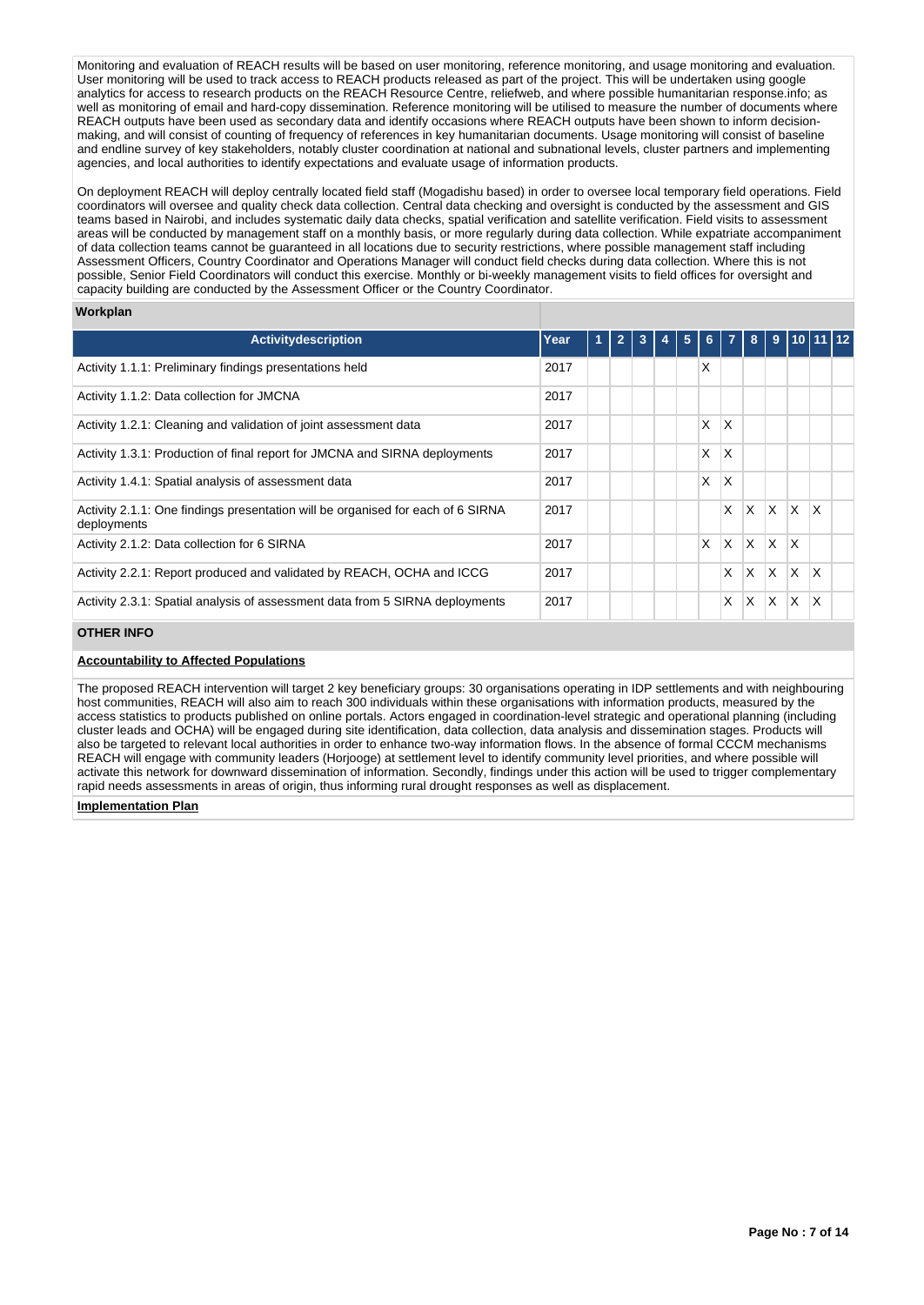The activities and information products of REACH are designed to build on and complement other available datasets and information outputs on the IDP context in Somalia. Specifically, FSNAU seasonal analysis, and Shelter Cluster mapping exercises will be used by REACH both as baseline data (see Activities 1.2 and 3 below), and as a secondary data source for triangulation and verification of accuracy of REACH information, ensuring as robust a dataset and accurate outputs as possible. Secondly, the roll out of the IOM Displacement Tracking Matrix (IOM DTM) and the Protection and Returns Monitoring Network will be used to corroborate locations, where possible, and population numbers. Other similar datasets which will be used for the same purposes include agency data and reports, and OCHA databases/information.

Core indicators used will be aligned with inter-agency indicators and complementary to existing datasets to enable comparison and enhanced utility of information. REACH will continue to collect information disaggregated by gender and age, and will continue to highlight gender mainstreaming both in information management and project implementation.

Personal identifiable information will not be publicly disseminated in order to minimize/eliminate protection concerns for the assessed population. All data will be aggregated to a location and therefore no household identifiers will be publicly visible from the reports and maps. If agencies request the raw data containing household identifiers, then the sensitive name/contact details will be removed and replaced with a unique key so that the identifier information can be re-concatenated at a later date, based on the respect of protection standards. If there is a further request for the names, then REACH will contact OCHA as the coordination body to examine whether the requesting agency can receive the identifier data or not and under which conditions.

Data collected will include gender disaggregation at all levels of collection and reporting, and protection indicators in order to ensure information can be utilized in planning gender-sensitive responses in IDP and drought contexts. REACH uses where possible gender balanced field teams, in order to ensure data collection is able to capture the specific needs of women.

The data collected will aim to inform agencies on the needs operating under the inter-agency Humanitarian Response Plan (SRP) developed for IDP and natural disaster crises in Somalia, in order to inform the system and support existing and/or upcoming Information Management and Monitoring and Evaluation structures.

As the situation evolves, REACH will continue to respond to the information needs of humanitarian actors through adaptation of type of data visualization as needed, and as would be useful. Alternatives to the static maps attached here might include interactive webmaps, or infographics. Comparing and analysing the same data collected over time, REACH will also conduct trend analysis, building a temporal picture of, for example, how basic needs are changing in response to evolving conflict or assistance received, or population movements. These trends will be displayed in data visualization and in reports, allowing dynamic humanitarian response to needs, or forecasting of population movements.

**Coordination with other Organizations in project area**

| Name of the organization | Areas/activities of collaboration and rationale                                                                                                                                                                                                                                                                                                                                            |
|--------------------------|--------------------------------------------------------------------------------------------------------------------------------------------------------------------------------------------------------------------------------------------------------------------------------------------------------------------------------------------------------------------------------------------|
| <b>ICCG</b>              | The ICCG shall input on the trigger of SIRNA deployments, and<br>REACH will ensure contribution to joint analysis through regular<br>bilateral engagement. Furthermore, Cluster Coordinators will support<br>REACH in outreach to local authorities and in identifying and<br>galvanizing Cluster partner support for assessment implementation<br>in their respective areas of operation. |
| Humanitarian Donors      | <b>JMCNA and SIRNA findings will be disseminated through</b><br>presentation to the IHDG, and inputs on indicators and timings will be<br>sought through regular bilateral engagement.                                                                                                                                                                                                     |
| <b>Local Authorities</b> | Outreach to local authorities will be key to the feasibility and success<br>of the assessments, to ensure both access and population<br>acceptance. Where relevant, data from local authorities may also be<br>used for triangulation and verification purposes.                                                                                                                           |
| <b>OCHA</b>              | REACH will collaborate with OCHA on design and implementation of<br>all project activities. OCHA and REACH shall provide leadership to<br>the Assessment Working Group to coordinate assessment activities.                                                                                                                                                                                |
| <b>FSNAU</b>             | REACH will coordinate closely with FSNAU, and will ensure<br>compatibility of assessment data to contribute to FSNAU seasonal<br>analysis                                                                                                                                                                                                                                                  |

# **Environment Marker Of The Project**

A: Neutral Impact on environment with No mitigation

#### **Gender Marker Of The Project**

2a- The project is designed to contribute significantly to gender equality

#### **Justify Chosen Gender Marker Code**

Data collected will include gender disaggregation at all levels of collection and reporting, and protection indicators in order to ensure information can be utilized in planning gender-sensitive responses in IDP contexts. REACH uses where possible gender balanced field teams, in order to ensure data collection captures the specific needs of women. Assessments will include multi-cluster indicators unless a cluster-specific response is required, and will also monitoring Inter-Agency Standing Committee (IASC) cross-cutting issues, especially gender.

REACH will work closely with relevant clusters to ensure assessment methodologies, indicators and analysis is sensitive to gender concerns and wider protection issues. The data collected will aim to inform agencies on the needs operating under the inter-agency Humanitarian Response Plan (HRP) developed for IDP and natural disaster crises in Somalia to inform the system and support existing and/or upcoming Information Management and Monitoring and Evaluation structures.

#### **Protection Mainstreaming**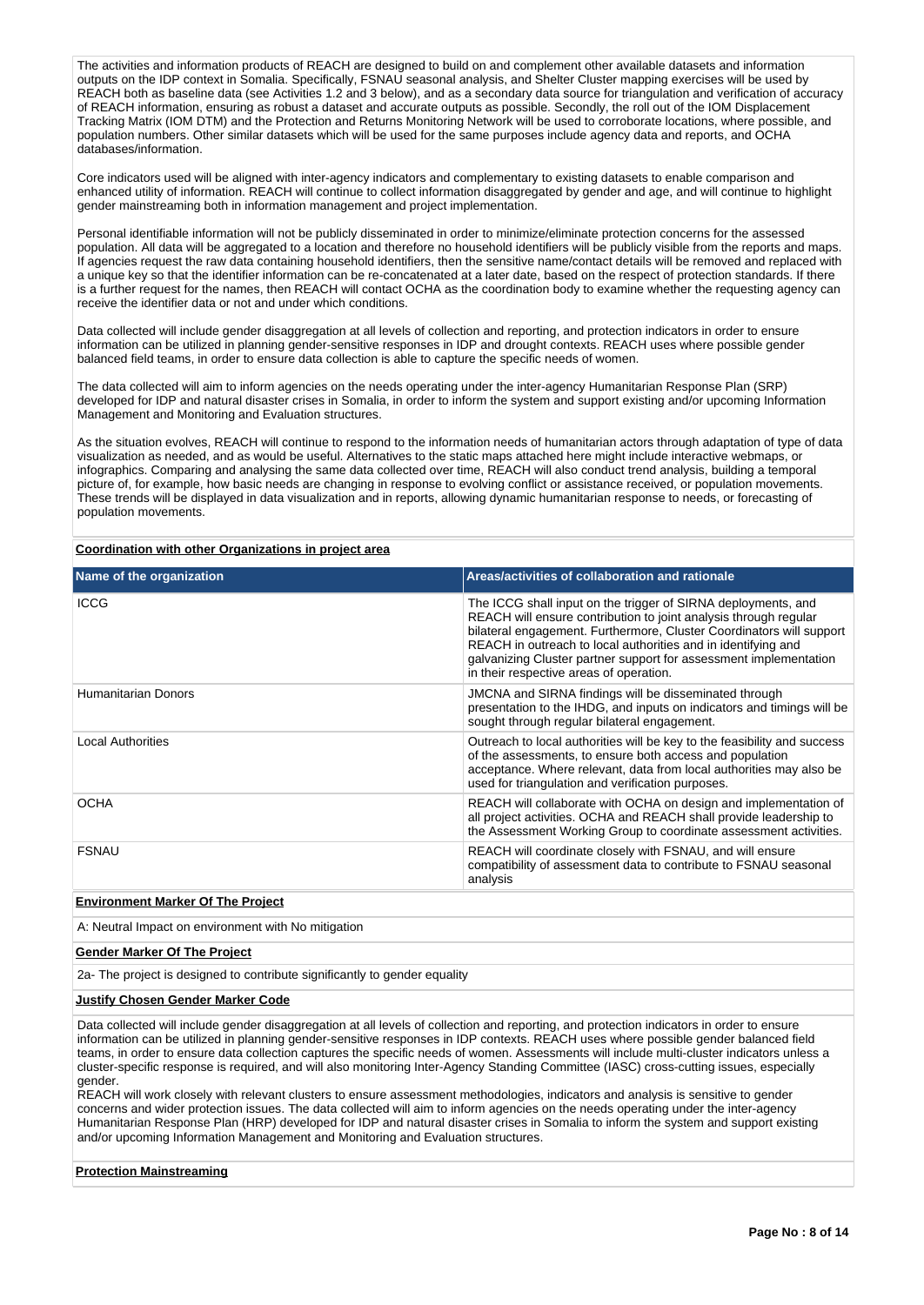Inputs from the Protection Cluster on the assessment tools and methodology will help to mitigate the risk of unintended harm during implementation of the assessments.

### **Country Specific Information**

#### **Safety and Security**

ACTED closely monitors the security dynamics in the area by liaising with the local communities including traditional elders, local authorities and regional state government representatives. Over time, ACTED has developed a low profile access strategy with said security measures. ACTED triangulates security Information including on accessibility with other NGOs, INSO and local authorities. In contested areas such as Sanaag is a contested area, ACTED is in contact with both Puntland and Somaliland authorties. ACTED is are part of INSO and receives regular updates .

A participatory approach is used to update security risk analysis and triangulated with other sources to provide regular security briefings to staff. Daily security monitoring, movement planning and security clearances. ACTED will consult SHF on options to temporarily suspend or relocate activities if major access constraints occur. Working closely with targeted communities, engagement with local partners and prioritizing community sensitization and participation, ACTED and partners build acceptance of activities from the bottom up. Through triangulation of information, ACTED works to understand the dynamics between various local actors, to mititgate any efforts to damage reputation.

ACTED procurement, financial and logistic policies require a clear and transparent process for validation of suppliers. ACTED reviews selection of suppliers with field teams to maintain a distribution of resources across clan/sub-clan groups within areas of operation. ACTED HR policy in Somalia req uires full awareness of clan affiliation of each local staff member and to maintain clan diversity across teams. ACTED ensures identification of beneficiaries and allocation of assistance are Impartial and transparent, and offers mechanisms to appeal decisions to Village Relief Committees and through the complaint response mechanism.To mitigate against fraud, diversion of resources ACTED creates sufficient awareness with all stakeholders and local authorities that resources cannot be subjected to any taxation. The existing complaints system allows for the collection of Issues at community level and proactive sourcing of feedback from communities. All vendors are verified against US OFAC Office of Foreign Asset Control list, EU proscribed Lists and UN sanctions lists. Regular qualitative M&E are used to detect incidents. Regular internal financial monitoring helps identify areas of possible collusion between agency staff and service providers. or fraud from agency staff. Disciplinary measures will be taken against any ACTED staff member that has participated in a fraud/diversion.

The joint nature of the assessments planned under this project means that operational partners in each district targeted will lead on security access and procedures, complementary to the general security practices above.

#### **Access**

REACH has direct access in most urban areas of Somalia, and rural areas where there is no active conflict or control by armed groups. For both JMCNA and SIRNA implementation, data collection will be conducted through partners associated with the Somalia Clusters, thereby maximising access to areas where humanitarian services are currently delivered. In districts where no direct data collection can be conducted, REACH will pursue remote data collection through key informants or remote sensing where appropriate. REACH shall develop both mobile data collection tools and paper forms for use in areas where mobile technology cannot be deployed for security reasons.

### **BUDGET**

| Code           | <b>Budget Line Description</b>    |           | D / S Quantity | Unit<br>cost | <b>Duration</b><br>Recurran<br>ce | $\frac{9}{6}$<br>charged<br>to CHF | <b>Total Cost</b> |
|----------------|-----------------------------------|-----------|----------------|--------------|-----------------------------------|------------------------------------|-------------------|
|                | 1. Supplies (materials and goods) |           |                |              |                                   |                                    |                   |
| <b>NA</b>      | <b>NA</b>                         | <b>NA</b> | $\mathsf 0$    | 0.00         | $\mathsf{O}\xspace$               | $\pmb{0}$                          | 0.00              |
|                | <b>NA</b>                         |           |                |              |                                   |                                    |                   |
|                | <b>Section Total</b>              |           |                |              |                                   |                                    | 0.00              |
|                | 2. Transport and Storage          |           |                |              |                                   |                                    |                   |
| <b>NA</b>      | <b>NA</b>                         | <b>NA</b> | $\mathbf 0$    | 0.00         | $\mathsf{O}\xspace$               | $\pmb{0}$                          | 0.00              |
|                | <b>NA</b>                         |           |                |              |                                   |                                    |                   |
|                | <b>Section Total</b>              |           |                |              |                                   |                                    | 0.00              |
|                | 3. International Staff            |           |                |              |                                   |                                    |                   |
| <b>NA</b>      | <b>NA</b>                         | <b>NA</b> | $\mathbf 0$    | 0.00         | $\mathbf 0$                       | $\pmb{0}$                          | 0.00              |
|                | <b>NA</b>                         |           |                |              |                                   |                                    |                   |
|                | <b>Section Total</b>              |           |                |              |                                   |                                    | 0.00              |
| 4. Local Staff |                                   |           |                |              |                                   |                                    |                   |
| <b>NA</b>      | <b>NA</b>                         | <b>NA</b> | $\mathsf 0$    | 0.00         | $\mathsf{O}\xspace$               | $\pmb{0}$                          | 0.00              |
|                | <b>NA</b>                         |           |                |              |                                   |                                    |                   |
|                | <b>Section Total</b>              |           |                |              |                                   |                                    | 0.00              |
|                | 5. Training of Counterparts       |           |                |              |                                   |                                    |                   |
| <b>NA</b>      | <b>NA</b>                         | <b>NA</b> | $\mathbf 0$    | 0.00         | $\mathsf{O}\xspace$               | $\pmb{0}$                          | 0.00              |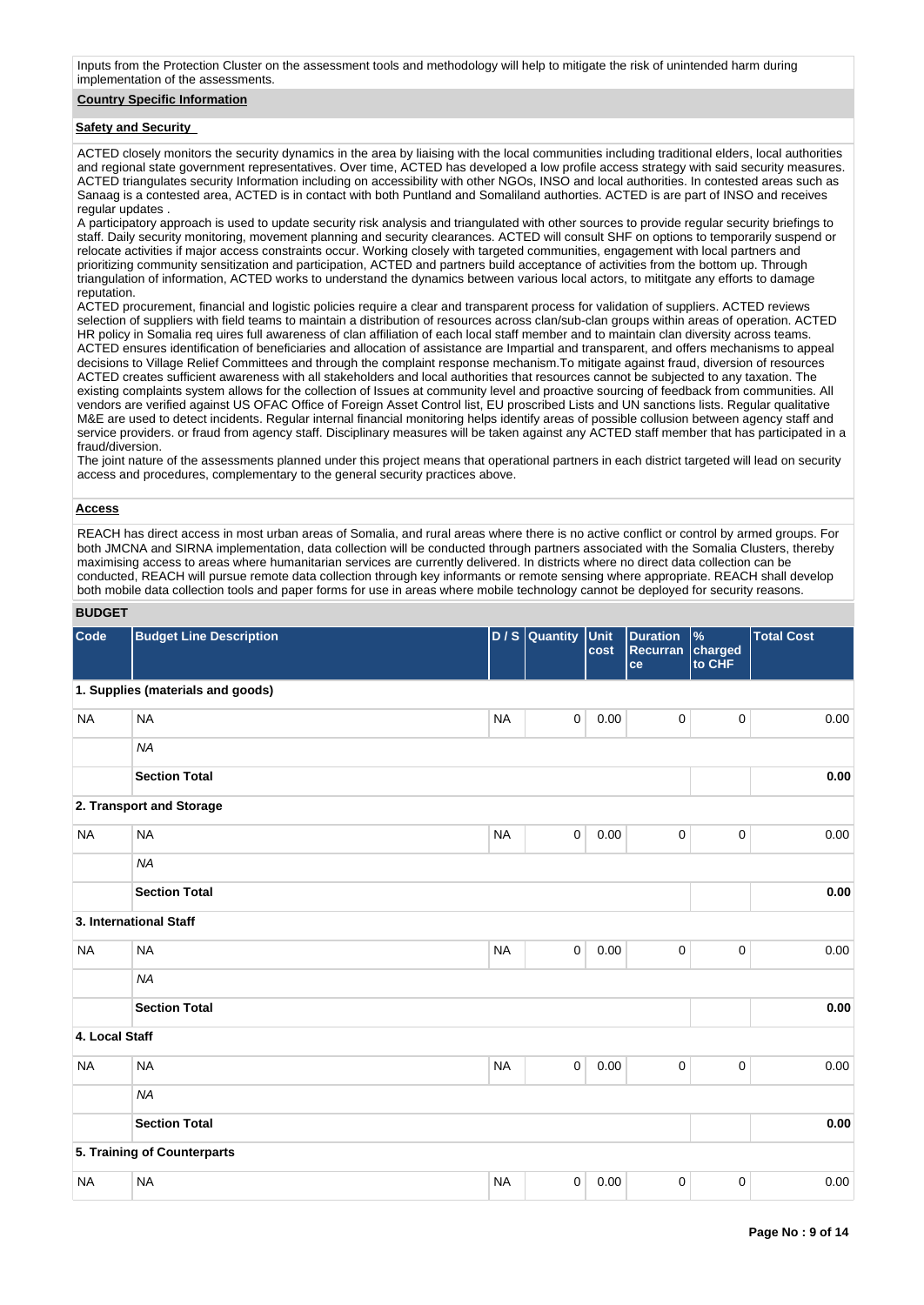|                   | <b>NA</b>                                                    |           |             |          |             |             |          |
|-------------------|--------------------------------------------------------------|-----------|-------------|----------|-------------|-------------|----------|
|                   | <b>Section Total</b>                                         |           |             |          |             |             | 0.00     |
|                   | 6. Contracts (with implementing partners)                    |           |             |          |             |             |          |
| <b>NA</b>         | <b>NA</b>                                                    | <b>NA</b> | 0           | 0.00     | $\pmb{0}$   | $\pmb{0}$   | 0.00     |
|                   | <b>NA</b>                                                    |           |             |          |             |             |          |
|                   | <b>Section Total</b>                                         |           |             |          |             |             | 0.00     |
|                   | 7. Other Direct Costs                                        |           |             |          |             |             |          |
| <b>NA</b>         | <b>NA</b>                                                    | <b>NA</b> | $\pmb{0}$   | 0.00     | $\pmb{0}$   | $\pmb{0}$   | 0.00     |
|                   | <b>NA</b>                                                    |           |             |          |             |             |          |
|                   | <b>Section Total</b>                                         |           |             |          |             |             | 0.00     |
| 8. Indirect Costs |                                                              |           |             |          |             |             |          |
| <b>NA</b>         | <b>NA</b>                                                    | <b>NA</b> | 0           | 0.00     | $\pmb{0}$   | $\mathbf 0$ | 0.00     |
|                   | <b>NA</b>                                                    |           |             |          |             |             |          |
|                   | <b>Section Total</b>                                         |           |             |          |             |             | 0.00     |
|                   | 11. A:1 Staff and Other Personnel Costs: International Staff |           |             |          |             |             |          |
| <b>NA</b>         | <b>NA</b>                                                    | <b>NA</b> | 0           | 0.00     | $\pmb{0}$   | $\mathbf 0$ | 0.00     |
|                   | <b>NA</b>                                                    |           |             |          |             |             |          |
|                   | <b>Section Total</b>                                         |           |             |          |             |             | 0.00     |
|                   | 12. A:1 Staff and Other Personnel Costs: Local Staff         |           |             |          |             |             |          |
| <b>NA</b>         | <b>NA</b>                                                    | <b>NA</b> | 0           | 0.00     | $\pmb{0}$   | $\pmb{0}$   | 0.00     |
|                   | <b>NA</b>                                                    |           |             |          |             |             |          |
|                   | <b>Section Total</b>                                         |           |             |          |             |             | 0.00     |
|                   | 13. B:2 Supplies, Commodities, Materials                     |           |             |          |             |             |          |
| <b>NA</b>         | <b>NA</b>                                                    | <b>NA</b> | 0           | 0.00     | 0           | $\mathbf 0$ | 0.00     |
|                   | <b>NA</b>                                                    |           |             |          |             |             |          |
|                   | <b>Section Total</b>                                         |           |             |          |             |             | 0.00     |
|                   | 14. C:3 Equipment                                            |           |             |          |             |             |          |
| <b>NA</b>         | <b>NA</b>                                                    | <b>NA</b> | $\mathsf 0$ | 0.00     | $\pmb{0}$   | $\pmb{0}$   | 0.00     |
|                   | <b>NA</b>                                                    |           |             |          |             |             |          |
|                   | <b>Section Total</b>                                         |           |             |          |             |             | 0.00     |
|                   | 15. D:4 Contractual Services                                 |           |             |          |             |             |          |
| <b>NA</b>         | <b>NA</b>                                                    | <b>NA</b> | $\mathsf 0$ | $0.00\,$ | $\pmb{0}$   | $\mathbf 0$ | $0.00\,$ |
|                   | <b>NA</b>                                                    |           |             |          |             |             |          |
|                   | <b>Section Total</b>                                         |           |             |          |             |             | 0.00     |
| 16. E:5 Travel    |                                                              |           |             |          |             |             |          |
| <b>NA</b>         | <b>NA</b>                                                    | <b>NA</b> | $\mathsf 0$ | 0.00     | $\mathsf 0$ | $\pmb{0}$   | $0.00\,$ |
|                   | <b>NA</b>                                                    |           |             |          |             |             |          |
|                   | <b>Section Total</b>                                         |           |             |          |             |             | 0.00     |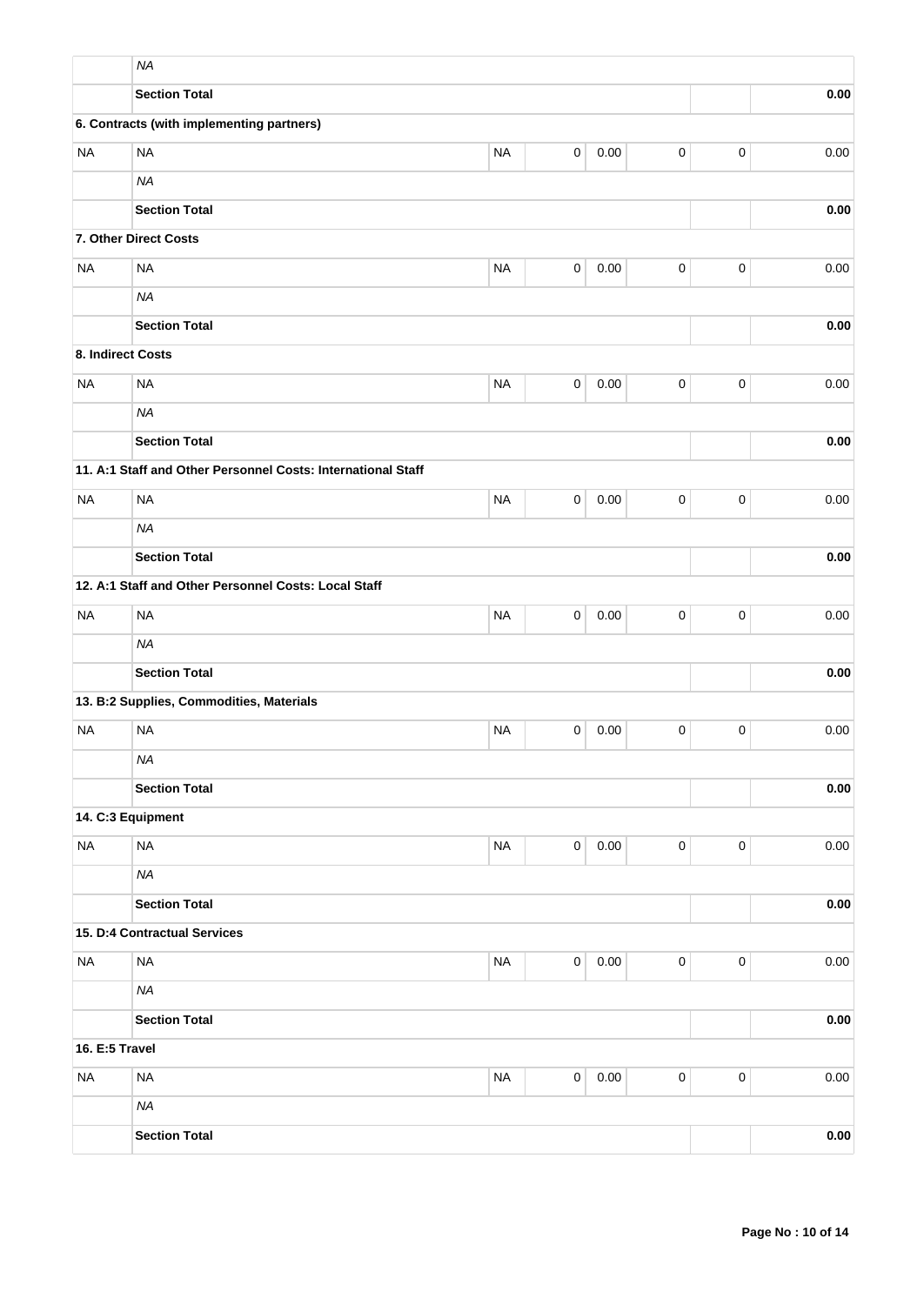|           | 17. F:6 Transfers and Grants to Counterparts                                                                                                                                                                                                                                                                                                                                                                                                                   |           |                |                        |   |          |           |
|-----------|----------------------------------------------------------------------------------------------------------------------------------------------------------------------------------------------------------------------------------------------------------------------------------------------------------------------------------------------------------------------------------------------------------------------------------------------------------------|-----------|----------------|------------------------|---|----------|-----------|
| <b>NA</b> | <b>NA</b>                                                                                                                                                                                                                                                                                                                                                                                                                                                      | <b>NA</b> | 0              | 0.00                   | 0 | $\Omega$ | 0.00      |
|           | ΝA                                                                                                                                                                                                                                                                                                                                                                                                                                                             |           |                |                        |   |          |           |
|           | <b>Section Total</b>                                                                                                                                                                                                                                                                                                                                                                                                                                           |           |                |                        |   |          | 0.00      |
|           | 18. G:7 General Operating and Other Direct Costs                                                                                                                                                                                                                                                                                                                                                                                                               |           |                |                        |   |          |           |
| <b>NA</b> | NA                                                                                                                                                                                                                                                                                                                                                                                                                                                             | <b>NA</b> | 0              | 0.00                   | 0 | 0        | 0.00      |
|           | <b>NA</b>                                                                                                                                                                                                                                                                                                                                                                                                                                                      |           |                |                        |   |          |           |
|           | <b>Section Total</b>                                                                                                                                                                                                                                                                                                                                                                                                                                           |           |                |                        |   |          | 0.00      |
|           | 19. H.8 Indirect Programme Support Costs                                                                                                                                                                                                                                                                                                                                                                                                                       |           |                |                        |   |          |           |
| <b>NA</b> | <b>NA</b>                                                                                                                                                                                                                                                                                                                                                                                                                                                      | <b>NA</b> | 0              | 0.00                   | 0 | 0        | 0.00      |
|           | ΝA                                                                                                                                                                                                                                                                                                                                                                                                                                                             |           |                |                        |   |          |           |
|           | <b>Section Total</b>                                                                                                                                                                                                                                                                                                                                                                                                                                           |           |                |                        |   |          | 0.00      |
|           | 20. Staff and Other Personnel Costs                                                                                                                                                                                                                                                                                                                                                                                                                            |           |                |                        |   |          |           |
| 1.1       | <b>REACH Country Coordinator</b>                                                                                                                                                                                                                                                                                                                                                                                                                               | D         |                | $1 \mid 4,300$<br>.00  | 6 | 17.00    | 4,386.00  |
|           | 1 REACH Country Coordinator in Nairobi (17% of their time). Country Coordinator will ensure the implementation the project                                                                                                                                                                                                                                                                                                                                     |           |                |                        |   |          |           |
|           | activities, ensuring objectives are achieved and targets reach through staff and strategic management, coordination with<br>partners, especially Office for the Coordination of Humanitarian Affairs (OCHA).                                                                                                                                                                                                                                                   |           |                |                        |   |          |           |
| 1.2       | <b>REACH Country Coordinator Per Diem</b>                                                                                                                                                                                                                                                                                                                                                                                                                      | D         |                | $1 \mid 1,100$<br>.00  | 6 | 17.00    | 1,122.00  |
|           | The monthly rate of \$1,100 per person per month and includes accommodation and per diem;                                                                                                                                                                                                                                                                                                                                                                      |           |                |                        |   |          |           |
| 1.3       | <b>REACH Geographic Information Systems Officer</b>                                                                                                                                                                                                                                                                                                                                                                                                            | D         |                | $1 \mid 3,700$<br>.00  | 6 | 17.00    | 3,774.00  |
|           | 1 REACH Geographic Information Systems (GIS) Officer in Hargeisa who will be 17% committed to the entire project to design<br>and implement geographic validation during data collection. In coordination with National GIS staff, the GIS officer will be<br>responsible for production of mapping outputs, production of shapefiles for external use and database management;                                                                                |           |                |                        |   |          |           |
| 1.4       | <b>REACH GIS Officer Per Diem</b>                                                                                                                                                                                                                                                                                                                                                                                                                              | D         |                | 1   455.0<br>0         | 6 | 17.00    | 464.10    |
|           | The monthly rate of \$455 per person per month and includes accommodation and per diem;                                                                                                                                                                                                                                                                                                                                                                        |           |                |                        |   |          |           |
| 1.5       | 2 REACH Assessment Officers                                                                                                                                                                                                                                                                                                                                                                                                                                    | D         |                | 2 3.700<br>.00         | 6 | 29.00    | 12,876.00 |
|           | 2 Assessment Officers in Hargeisa and Nairobi who will be responsible for design and implementation of Joint Multi Cluster<br>Needs Assessment (JMCNA) and Somalia Initial Rapid Needs Assessment activities (SIRNA), 100% of the time with 29% of their<br>time supported by Somalia Humanitarian Fund (SHF). the Assessment officers will be responsible for assessment design and<br>validation, analysis and production of reports and associated outputs. |           |                |                        |   |          |           |
| 1.6       | <b>REACH Assessment Officer Per Diem</b>                                                                                                                                                                                                                                                                                                                                                                                                                       | D         |                | 2 455.0<br>0           | 6 | 29.00    | 1,583.40  |
|           | The monthly rate of \$455 per person per month and includes accommodation and per diem.                                                                                                                                                                                                                                                                                                                                                                        |           |                |                        |   |          |           |
| 1.7       | <b>REACH Global Assessment Specialist</b>                                                                                                                                                                                                                                                                                                                                                                                                                      | S         |                | $1 \vert 6,750$<br>.00 | 6 | 15.00    | 6,075.00  |
|           | 1 Global Assessment Specialist based in Geneva is responsible for oversight, validation and global dissemination of outputs of<br>the JMCNA and SIRNA results. The global Assessment Specialist will be dedicated for a 15% of their time during the 6 month<br>project cycle                                                                                                                                                                                  |           |                |                        |   |          |           |
| 1.8       | <b>REACH GIS Assistant</b>                                                                                                                                                                                                                                                                                                                                                                                                                                     | D         | 1 <sup>1</sup> | 800.0<br>0             | 6 | 50.00    | 2,400.00  |
|           | 1 REACH GIS Assistant in Nairobi (50% of their time) responsible for GIS validation of data collection on JMCNA and SIRNA<br>activities, drafting of products for release, and sample visualisation. The monthly rate of \$800 per person per month and includes<br>medical cover and life insurance;                                                                                                                                                          |           |                |                        |   |          |           |
| 1.9       | 4 REACH Field Officers                                                                                                                                                                                                                                                                                                                                                                                                                                         | D         |                | $4 \mid 1,300$<br>.00  | 6 | 33.00    | 10,296.00 |
|           | 4 REACH Field Officers in Baidoa, Mogadishu, Kismayo and Puntland who will be 33% committed to the entire project to train<br>and supervise data collection staff, field logistics and local coordination. The monthly rate of \$1300 per person per month which is<br>inclusive of medical cost and life insurance;                                                                                                                                           |           |                |                        |   |          |           |
| 1.10      | 240 Enumerator Work Days                                                                                                                                                                                                                                                                                                                                                                                                                                       | D         |                | 240 35.00              | 1 | 100.00   | 8,400.00  |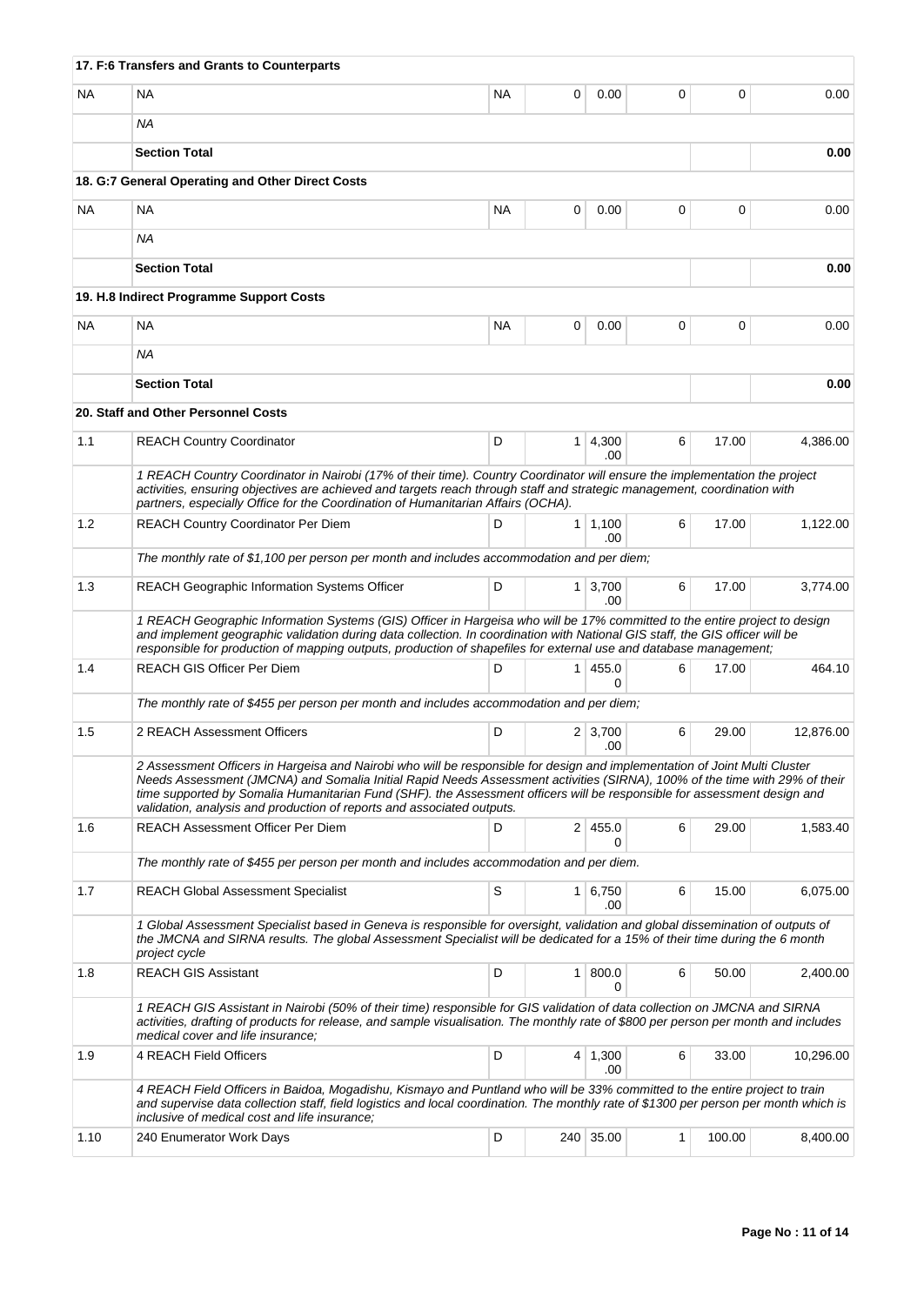|            | 240 REACH Enumerator days for 1 JMCNA and 6 SIRNA deployments (MCNA roughly 1 month, SIRNA roughly .5 months),<br>distributed across Somalia. They will be in charge of undertaking assessment data collection for MCNA and SIRNA, under the<br>supervision of Field Officers and the field manager. SHF contribution will cover 60 enumerators for the two activities. |           |                |                        |                |        |           |
|------------|-------------------------------------------------------------------------------------------------------------------------------------------------------------------------------------------------------------------------------------------------------------------------------------------------------------------------------------------------------------------------|-----------|----------------|------------------------|----------------|--------|-----------|
|            | <b>Section Total</b>                                                                                                                                                                                                                                                                                                                                                    |           |                |                        |                |        | 51,376.50 |
|            | 21. Supplies, Commodities, Materials                                                                                                                                                                                                                                                                                                                                    |           |                |                        |                |        |           |
| 2.1        | GIS Supplies and Maintenance for 2 Plotters                                                                                                                                                                                                                                                                                                                             | S         |                | 2   500.0<br>0         | 1              | 100.00 | 1,000.00  |
|            | 2 plotters (Nairobi and Mogadishu) routine maintenance for printing of maps and additional products produced during the project,<br>SHF covering maintenance of 1 plotter.                                                                                                                                                                                              |           |                |                        |                |        |           |
| 2.2        | Publication and translation costs                                                                                                                                                                                                                                                                                                                                       | D         | 7 <sup>1</sup> | 600.0<br>$\Omega$      | 1              | 30.00  | 1,260.00  |
|            | Publication and translation of 1 JMCNA report and executive summary and 6 SIRNA reports, 30% contributed by SHF                                                                                                                                                                                                                                                         |           |                |                        |                |        |           |
| 2.3        | Enumerator training costs                                                                                                                                                                                                                                                                                                                                               | D         |                | $1 \mid 12,00$<br>3.00 | 1              | 100.00 | 12,003.00 |
|            | trainings for enumerators (partners and REACH) for 1 JMCNA, and 1 training for each of 6 SIRNA, estimated at 60 enumerators<br>total covered by SHF.                                                                                                                                                                                                                    |           |                |                        |                |        |           |
|            | <b>Section Total</b>                                                                                                                                                                                                                                                                                                                                                    |           |                |                        |                |        | 14,263.00 |
|            | 22. Equipment                                                                                                                                                                                                                                                                                                                                                           |           |                |                        |                |        |           |
| NA         | <b>NA</b>                                                                                                                                                                                                                                                                                                                                                               | <b>NA</b> | 0              | 0.00                   | 0              | 0      | 0.00      |
|            | ΝA                                                                                                                                                                                                                                                                                                                                                                      |           |                |                        |                |        |           |
|            | <b>Section Total</b>                                                                                                                                                                                                                                                                                                                                                    |           |                |                        |                |        | 0.00      |
|            | 23. Contractual Services                                                                                                                                                                                                                                                                                                                                                |           |                |                        |                |        |           |
| NA.        | NA                                                                                                                                                                                                                                                                                                                                                                      | <b>NA</b> | 0              | 0.00                   | 0              | 0      | 0.00      |
|            | ΝA                                                                                                                                                                                                                                                                                                                                                                      |           |                |                        |                |        |           |
|            | <b>Section Total</b>                                                                                                                                                                                                                                                                                                                                                    |           |                |                        |                |        | 0.00      |
| 24. Travel |                                                                                                                                                                                                                                                                                                                                                                         |           |                |                        |                |        |           |
| 5.1        | Flights Travel Costs (Europe <> Kenya)                                                                                                                                                                                                                                                                                                                                  | S         |                | 2   800.0<br>0         | $\overline{2}$ | 50.00  | 1,600.00  |
|            | REACH Flight travel cost from Europe to/from Kenya Capital - Nairobi to oversee project management and coordination: 2 Flights<br>@ \$800 each for a round trip for 2 Staff, ie Country coordinator and REACH Global staff.                                                                                                                                             |           |                |                        |                |        |           |
| 5.2        | Flights Travel Costs (Kenya <> Somalia)                                                                                                                                                                                                                                                                                                                                 | S         |                | 2   500.0<br>0         | 1              | 100.00 | 1,000.00  |
|            | REACH Flight travel cost Kenya Capital - Nairobi, a to/from Somalia, to assess the implementation of the project and conduct<br>partner training: 2 Flights @ \$500 each for a round trip for 2 Staff, ie Assessment Officers.                                                                                                                                          |           |                |                        |                |        |           |
| 5.3        | Flights Travel Costs (Somalia)                                                                                                                                                                                                                                                                                                                                          | D         | 3 <sup>1</sup> | 300.0<br>0             | 4              | 50.00  | 1,800.00  |
|            | REACH Flight travel within Somalia, to assess the implementation of the project and conduct partner training: 2 Flights @ \$500<br>each for a round trip for 4 Staff, ie Field Officers.                                                                                                                                                                                |           |                |                        |                |        |           |
| 5.4        | Vehicle rental                                                                                                                                                                                                                                                                                                                                                          | D         |                | 15 130.0<br>0          | 4              | 100.00 | 7,800.00  |
|            | Vehicle rental to be used to transport enumerators in the field for JMCNA and SIRNA data collection. 15 REACH vehicles hired<br>on a daily basis for 4 days on a daily rate of 130 USD for driver and vehicle.                                                                                                                                                          |           |                |                        |                |        |           |
|            | <b>Section Total</b>                                                                                                                                                                                                                                                                                                                                                    |           |                |                        |                |        | 12,200.00 |
|            | 25. Transfers and Grants to Counterparts                                                                                                                                                                                                                                                                                                                                |           |                |                        |                |        |           |
| NA.        | NA                                                                                                                                                                                                                                                                                                                                                                      | <b>NA</b> | 0              | 0.00                   | 0              | 0      | 0.00      |
|            | ΝA                                                                                                                                                                                                                                                                                                                                                                      |           |                |                        |                |        |           |
|            | <b>Section Total</b>                                                                                                                                                                                                                                                                                                                                                    |           |                |                        |                |        | 0.00      |
|            | 26. General Operating and Other Direct Costs                                                                                                                                                                                                                                                                                                                            |           |                |                        |                |        |           |
| 7.1        | Office rent-Somaliland                                                                                                                                                                                                                                                                                                                                                  | D         |                | $1 \mid 1,500$<br>.00  | 6              | 33.00  | 2,970.00  |
|            | ACTED Office rent for Somaliland for 6 months office rental, 33% contributed by SHF; Office will accommodate Assessment<br>Officers (2) and GIS Officers working on the project, for coverage of assessments across Somalia and for deployment to field<br>visits in Northern Somalia.                                                                                  |           |                |                        |                |        |           |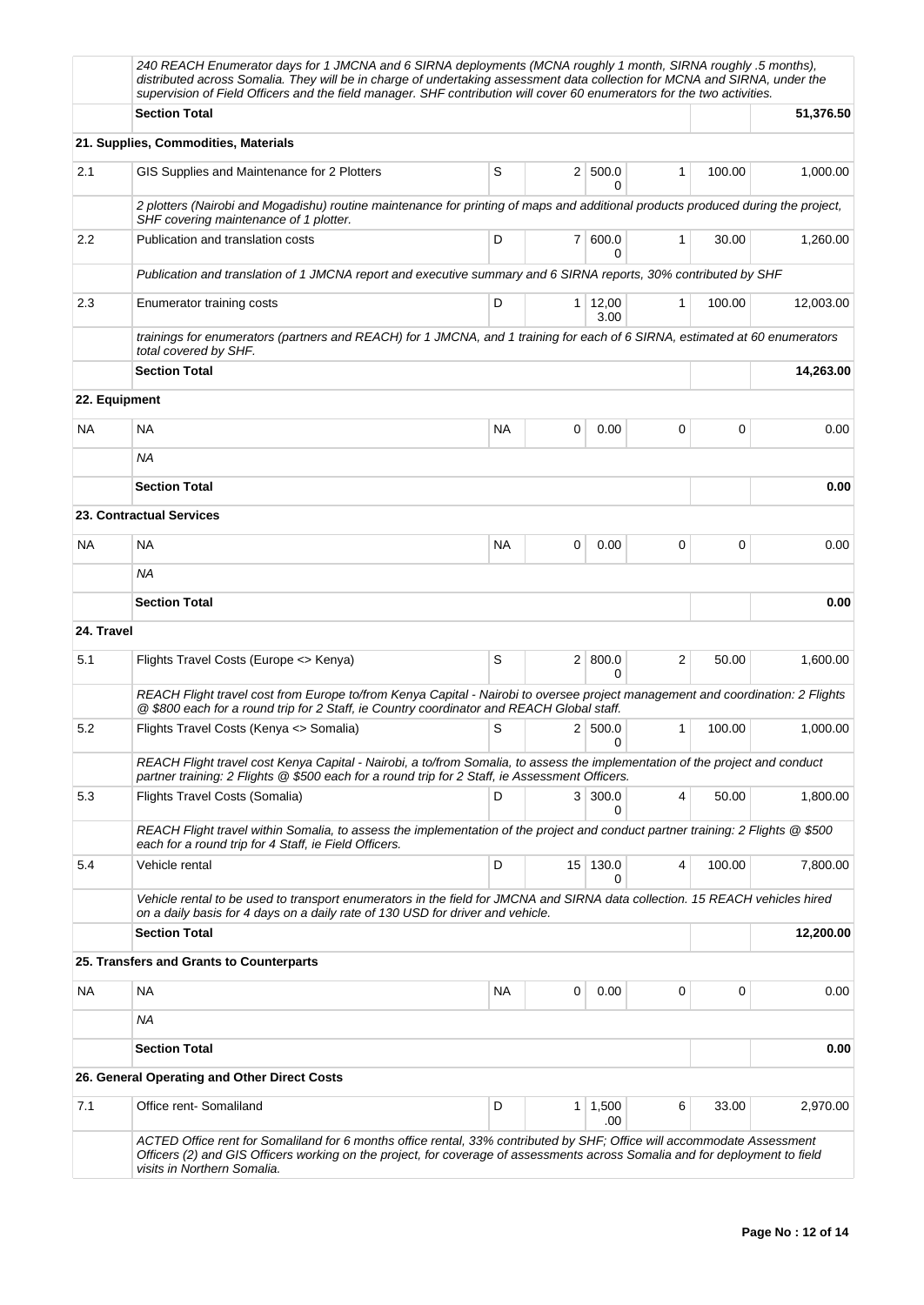| 7.2               | Special Protection Units for Somaliland Office                                                                                                                                                                                                                                                                                                                                                 | D | 4            | 260.0<br>0   | 6 | 33.00  | 2,059.20  |
|-------------------|------------------------------------------------------------------------------------------------------------------------------------------------------------------------------------------------------------------------------------------------------------------------------------------------------------------------------------------------------------------------------------------------|---|--------------|--------------|---|--------|-----------|
|                   | Special Protection Units for Somaliland office @ 4 SPUs for 6 months, 33% contributed by SHF                                                                                                                                                                                                                                                                                                   |   |              |              |   |        |           |
| 7.3               | Office Rent - Nairobi                                                                                                                                                                                                                                                                                                                                                                          | D | $\mathbf{1}$ | 4,400<br>.00 | 6 | 33.00  | 8,712.00  |
|                   | ACTED Office rent for Nairobi for 6 months office rental, 33% contributed by SHF; Office accommodates coordination and<br>management staff overseeing the project, for engagement with Nairobi-based coordination mechanisms; as well as project staff<br>(GIS Specialist and GIS Assistant) permanently based in Nairobi and Assessment Officers on rotation between Hargeisa and<br>Nairobi. |   |              |              |   |        |           |
| 7.4               | Security escort Mogadishu                                                                                                                                                                                                                                                                                                                                                                      | S | 1            | 500.0<br>0   | 2 | 100.00 | 1.000.00  |
|                   | Security escort between Mogadishu International Airport and ACTED Guesthouse/Office for management visits on field<br>deployments and for conducting outreach to Somalia cluster and coordination representatives, including the Drought Operations<br>Centre (DOC). 2 trips in the course of the project at \$500 per trip.                                                                   |   |              |              |   |        |           |
|                   | <b>Section Total</b>                                                                                                                                                                                                                                                                                                                                                                           |   |              |              |   |        | 14,741.20 |
| <b>SubTotal</b>   |                                                                                                                                                                                                                                                                                                                                                                                                |   | 293.00       |              |   |        | 92,580.70 |
| Direct            |                                                                                                                                                                                                                                                                                                                                                                                                |   |              |              |   |        | 81,905.70 |
| Support           |                                                                                                                                                                                                                                                                                                                                                                                                |   |              |              |   |        | 10,675.00 |
| <b>PSC Cost</b>   |                                                                                                                                                                                                                                                                                                                                                                                                |   |              |              |   |        |           |
|                   | <b>PSC Cost Percent</b>                                                                                                                                                                                                                                                                                                                                                                        |   |              |              |   |        | 7.00      |
| <b>PSC Amount</b> |                                                                                                                                                                                                                                                                                                                                                                                                |   |              |              |   |        | 6,480.65  |
| <b>Total Cost</b> |                                                                                                                                                                                                                                                                                                                                                                                                |   |              |              |   |        | 99,061.35 |

# **Project Locations**

| Location                             | <b>Estimated</b><br>percentage<br>of budget<br>for each<br><b>location</b> | <b>Estimated number of beneficiaries</b><br>for each location |                              |  |  | <b>Activity Name</b>                                                                                                                                                                                                                                                                                                                                                                                                                                                                                                                                                                                                                                          |
|--------------------------------------|----------------------------------------------------------------------------|---------------------------------------------------------------|------------------------------|--|--|---------------------------------------------------------------------------------------------------------------------------------------------------------------------------------------------------------------------------------------------------------------------------------------------------------------------------------------------------------------------------------------------------------------------------------------------------------------------------------------------------------------------------------------------------------------------------------------------------------------------------------------------------------------|
|                                      |                                                                            | <b>Men</b>                                                    | Women   Boys   Girls   Total |  |  |                                                                                                                                                                                                                                                                                                                                                                                                                                                                                                                                                                                                                                                               |
| Awdal -> Baki -> Abokor-<br>Caddaawe | 100                                                                        | 150                                                           | 150                          |  |  | 300 Activity 1.1.1 : Preliminary findings presentations<br>held<br>Activity 1.1.2 : Data collection for JMCNA<br>Activity 1.2.1 : Cleaning and validation of joint<br>assessment data<br>Activity 1.3.1 : Production of final report for<br><b>JMCNA and SIRNA deployments</b><br>Activity 1.4.1 : Spatial analysis of assessment<br>data<br>Activity 2.1.1 : One findings presentation will be<br>organised for each of 6 SIRNA deployments<br>Activity 2.1.2 : Data collection for 6 SIRNA<br>Activity 2.2.1 : Report produced and validated by<br>REACH, OCHA and ICCG<br>Activity 2.3.1 : Spatial analysis of assessment<br>data from 5 SIRNA deployments |

# **Documents**

| <b>Category Name</b>                | <b>Document Description</b>                        |
|-------------------------------------|----------------------------------------------------|
| <b>Project Supporting Documents</b> | Guidance document Sirna V2 final.pdf               |
| <b>Project Supporting Documents</b> | HH revised.docx                                    |
| <b>Project Supporting Documents</b> | Facility_revised.docx                              |
| <b>Project Supporting Documents</b> | KI revised.docx                                    |
| <b>Budget Documents</b>             | REACH_SHF_Budget_April2017_BOQ.xlsx                |
| <b>Budget Documents</b>             | revised REACH SHF Budget April 2017 BOQ.xlsx-1.xls |
| <b>Budget Documents</b>             | REACH_SHF_Budget_April2017_BOQ_V2.xlsx             |
| <b>Budget Documents</b>             | REACH SHF Budget April 2017 BOQ V3.xlsx            |